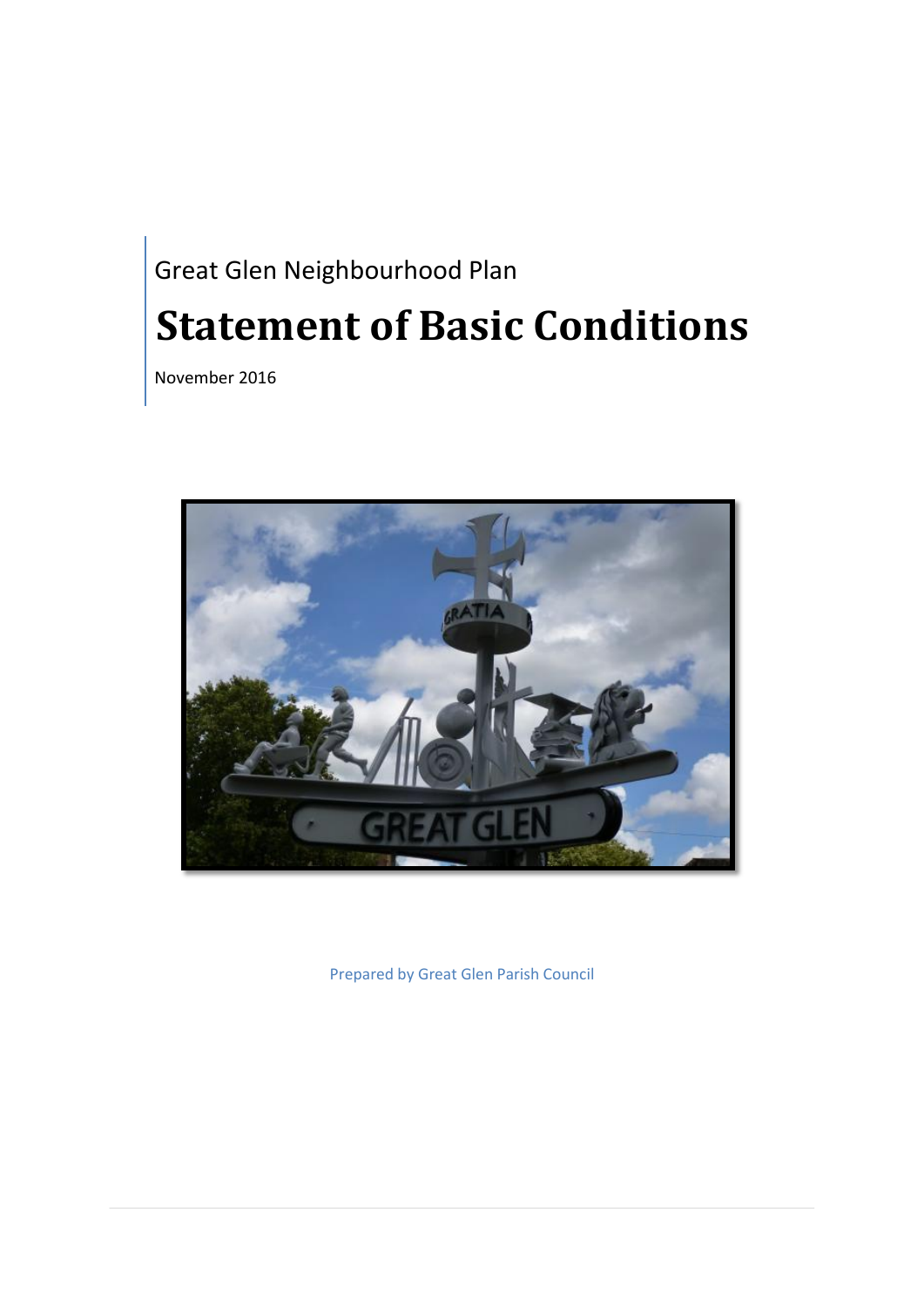#### **1.0 Introduction**

This statement has been prepared by the Great Glen Parish Council Neighbourhood Plan Steering Group to accompany its submission to the local planning authority (Harborough District Council) of the Great Glen Neighbourhood Plan ("GGNP") under regulation 15 of the Neighbourhood Planning (General) Regulations 2012 ("the Regulations").

The policies described in the Neighbourhood Plan relate to development and the use of land in the designated Neighbourhood Plan area only. The plan period for the Neighbourhood Plan is 2011 to 2031 and it does not contain policies relating to excluded development, in accordance with the Regulations. The way in which the Neighbourhood Development Plan meets the Regulations and the Basic Conditions is set outbelow.

Paragraph 8 of Schedule 4B to the Town and Country Planning Act 1990 (as amended) [excluding 2b, c, 3 to 5 as required by 38(C)] sets out in the following way how the Neighbourhood Plans must meet the basic conditions:

- 1) The examiner must consider the following:
	- (a) whether the draft neighbourhood development plan meets the basic conditions (see sub-paragraph (2))
	- (b) whether the draft neighbourhood development plan complies with the provision made by or under sections 61E(2), 61J and 61L, as amended by  $s38C(5)(b)$
	- (c) whether the area for any referendum should extend beyond the neighbourhood area to which the draft neighbourhood development plan relates and
	- (d) such other matters as may be prescribed.
- 2) A draft neighbourhood development plan meets the basic conditionsif:
	- (a) having regard to national policies and advice contained in guidance issued by the Secretary of State, it is appropriate to make the neighbourhood development plan
	- (b) the making of the neighbourhood development plan contributes to the achievement of sustainable development
	- (c) the making of the neighbourhood development plan is in general conformity with the strategic policies contained in the development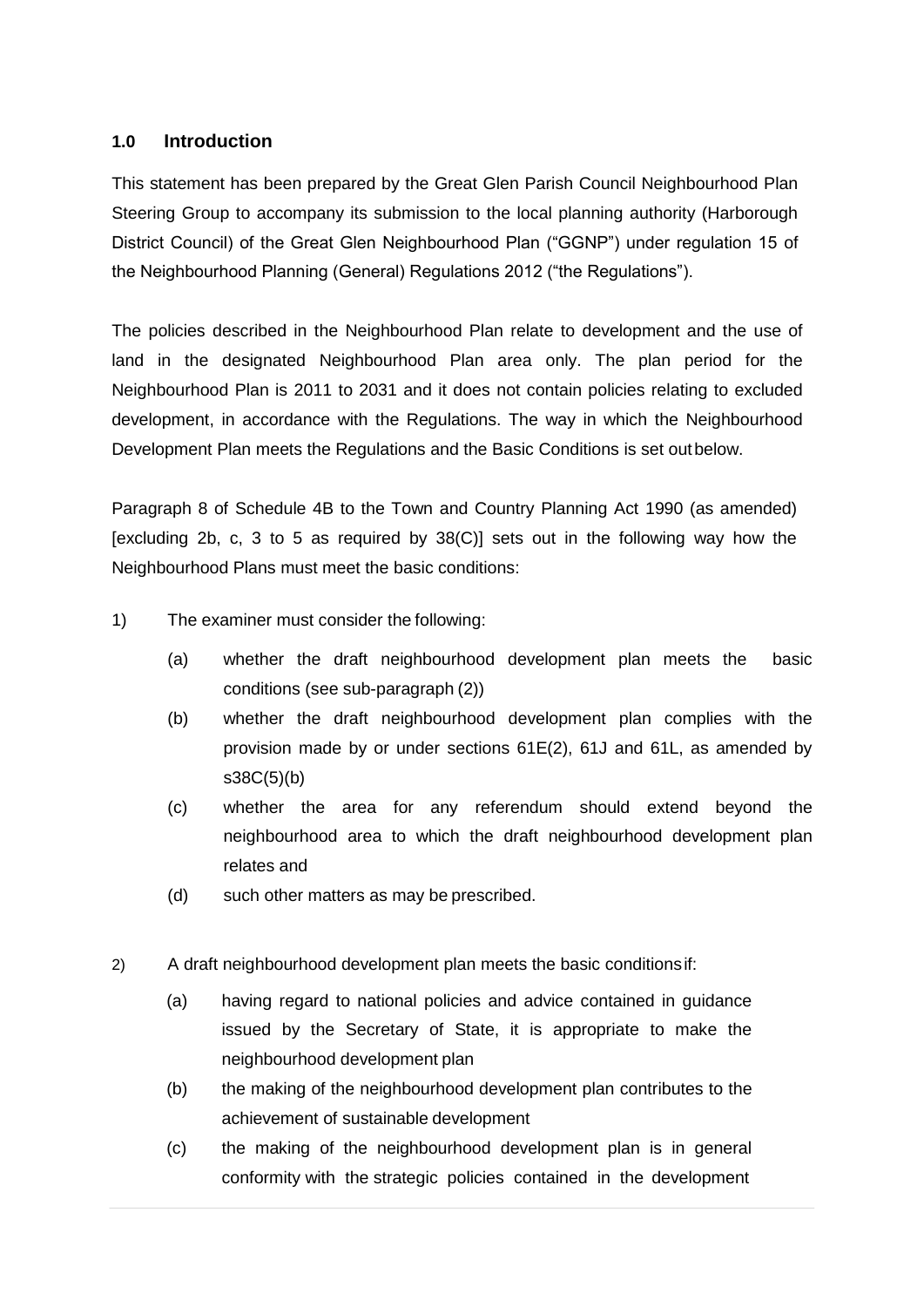plan for the area of the authority (or any part of that area)

- (d) the making of the neighbourhood development plan does not breach, and is otherwise compatible with, EU obligations and
- (e) prescribed conditions are met in relation to the neighbourhood development plan and prescribed matters have been complied with in connection with the proposal for the neighbourhood development plan.

Section 2 of this Statement sets out how the GGNP complies with the legal requirements of sub-paragraphs 1 (b), (c) and (d). Section 3 of this Statement sets out how the GGNP meets the basic conditions contained in sub-paragraph 1 (a) and sub-paragraph 2.

## **2.0 Summary of Submission Documents and Supporting Evidence**

In addition to the Basic Conditions Statement, the following documents have been prepared to support the preparation of the Plan and meet the Basic Conditions:

- The neighbourhood plan for Great Glen
- The Great Glen Neighbourhood Plan Consultation Statement
- The Great Neighbourhood Plan Strategic Environmental Assessment Screening Report

## **3.1 Legal Requirements**

The Plan complies with the provisions of sub-paragraph 1(b) as described below.

#### **3.2 The Plan is being submitted by a qualifying body**

The GGNP has been submitted by Great Glen Parish Council, which is a qualifying body and entitled to submit a Neighbourhood Plan for its own Parish. The Neighbourhood Plan has been prepared by a Steering Group set up by Great Glen Parish Council.

## **3.3 What is being proposed is a neighbourhood plan**

The GGNP contains policies relating to the development and use of land within the neighbourhood area and has been prepared in accordance with the statutory requirements and processes set out in the Town and Country Planning Act 1990 (as amended by the Localism Act 2011) and the Neighbourhood Planning Regulations 2012.

# **3.4 The proposed neighbourhood plan states the period for which it is to have effect**

The GGNP states that the period which it relates to is from 2015 until 2031. The period has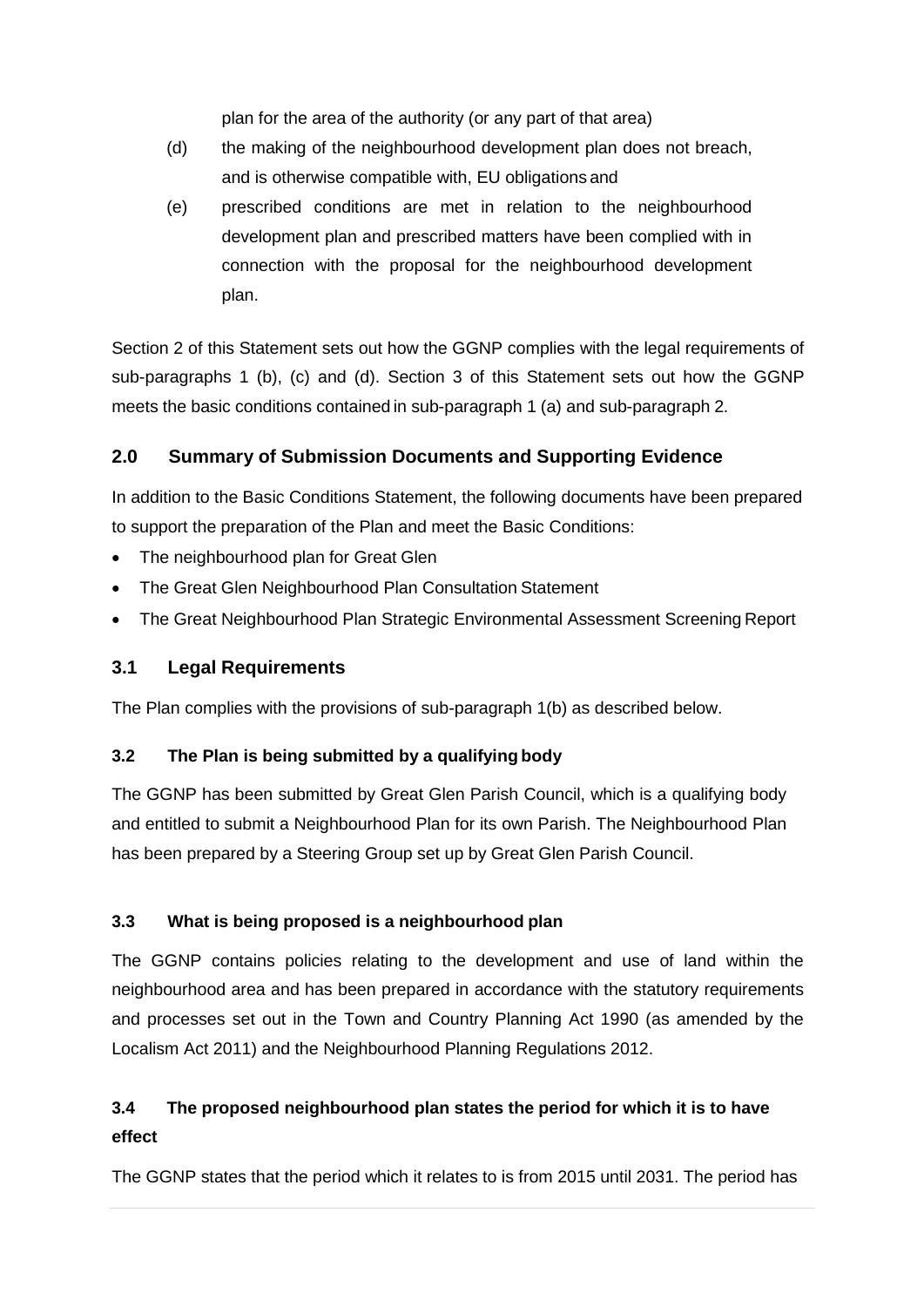been chosen to align with that of the emerging Harborough District Council Local Plan.

#### **3.5 The policies do not relate to excluded development**

The GGNP does not deal with county matters (mineral extraction and waste development), nationally significant infrastructure or any other matters set out in Section 61K of the Town and Country Planning Act 1990. The County Council has confirmed that the Neighbourhood Plan is compatible with the existing adopted Leicestershire Minerals Local Plan [to be confirmed following Regulation 14 consultation]

# **3.6 The proposed neighbourhood plan does not relate to more than one neighbourhood area and there are no other neighbourhood plans in place within the neighbourhood area.**

The whole parish of Great Glen was formally designated as a Neighbourhood Area by Harborough District Council on 4 June 2014. The proposed neighbourhood plan relates only to the parish of Great Glen and no other area. It does not relate to more than one neighbourhood area. There are no other neighbourhood plans in place within the neighbourhood area.

In relation to sub-paragraph 1(c), it is not considered that there is any benefit or reason for extending the area for the referendum beyond the designated Neighbourhood Plan Area.

In relation to sub-paragraph 1(d), there are no other prescribed matters.

#### **4.1 The Basic Conditions**

This section addresses how the GGNP fulfils the basic conditions set out in sub-paragraph (2). The Neighbourhood Plan has been prepared having regard to national policies and advice set out in the National Planning Policy Framework (NPPF) and to the strategic policies contained in the Harborough District Council Core Strategy 2011.

The Neighbourhood Plan has been prepared with reference to the emerging Local Plan which has been subject to consultation through the period of preparing the Neighbourhood Plan and which is scheduled to be Adopted in March 2017.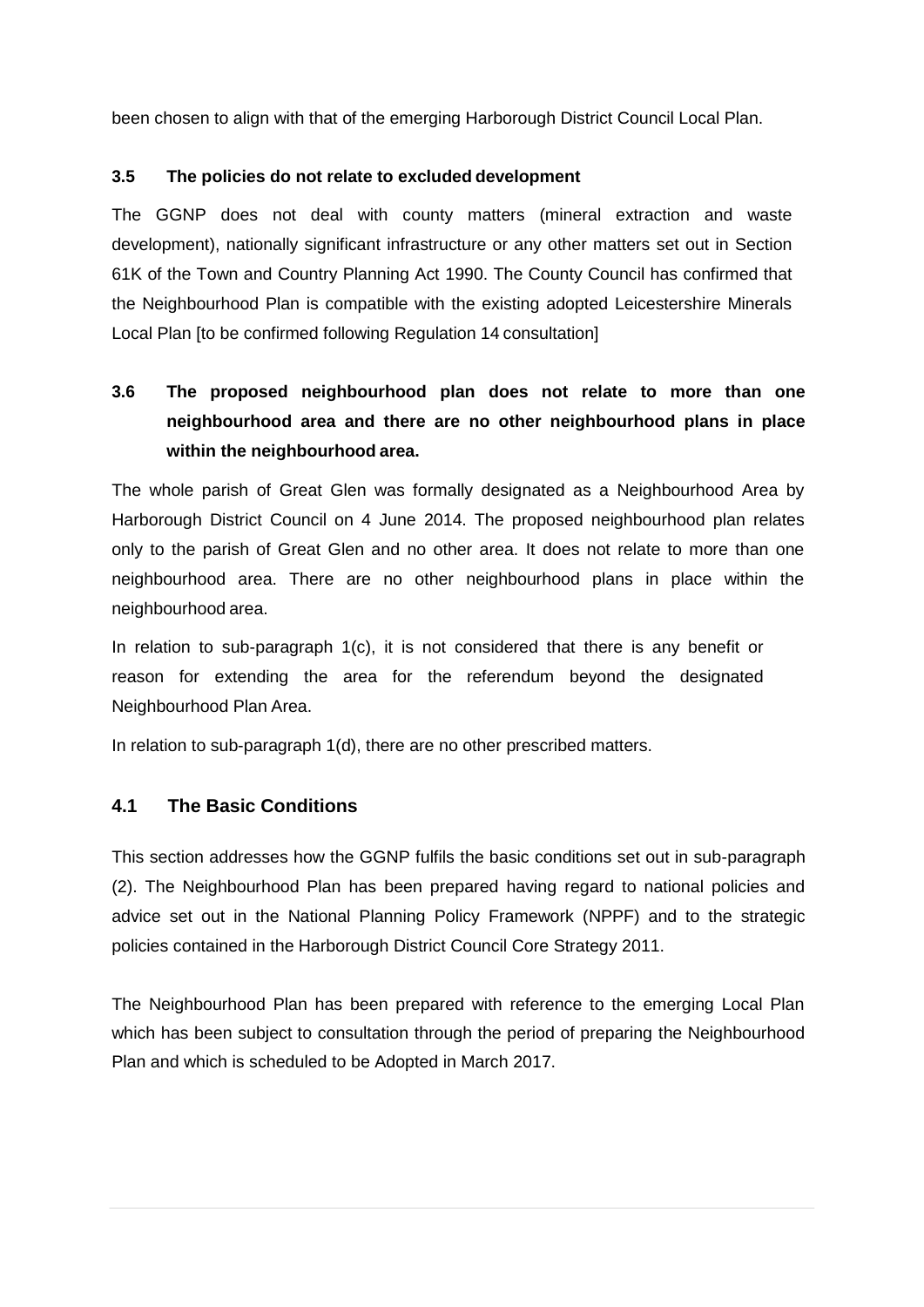#### **4.2 Having regard to national policies and advice**

The GGNP has been developed in consideration of the National Planning Policy Framework. An explanation of how each of the neighbourhood plan policies have shown regard to the NPPF are outlined in table 1 below.

In general terms:

- The local community has been empowered to develop the plan for their neighbourhood.
- The GGNP sets out a positive aim for the future of the area; *"to set out policies for the years up to 2031 that will ensure that are area develops and grows in a way that is sustainable economically, socially and environmentally, and which enhances and improves the community in which we live."*
- The policies in the GGNP provide a practical framework within which decisions on planning applications can be made with a high degree of predictability and efficiency.
- The development of the GGNP has been a creative process and policies seek to enhance and improve the area.
- The GGNP policies seek to secure high quality design and good standard of amenity, recognise and seek to enhance the unique character of the area, support the transition to a low carbon future, contribute to conserving and enhancing the natural environment and heritage assets, actively manage patterns of growth to make the fullest use of public transport, walking and cycling and support local strategies to improve health, social and cultural wellbeing.

| <b>NP Policy Title</b>  | NPPF Ref.     | Commentary                                               |
|-------------------------|---------------|----------------------------------------------------------|
| General<br>GG1:         | Para, 2       | Supports the NPPF principle that applications for        |
| <b>Policy Principle</b> |               | permission must be determined in<br>planning             |
|                         |               | accordance with the development plan (local plan         |
|                         |               | and neighbourhood plan which has been made in            |
|                         |               | relation to<br>the area),<br>material<br>unless          |
|                         |               | considerations indicate otherwise.                       |
| GG2:<br><b>Housing</b>  | Para, 14 & 16 | Confirms that the housing target for Great Glen          |
| <b>Provision</b>        |               | has been met, supports 'the presumption in favour        |
|                         |               | sustainable development'. This<br>the<br>οf<br><b>is</b> |
|                         |               | underlying principle of the NPPF.                        |
|                         |               |                                                          |

#### **Table 1: NP Policies regard to NPPF**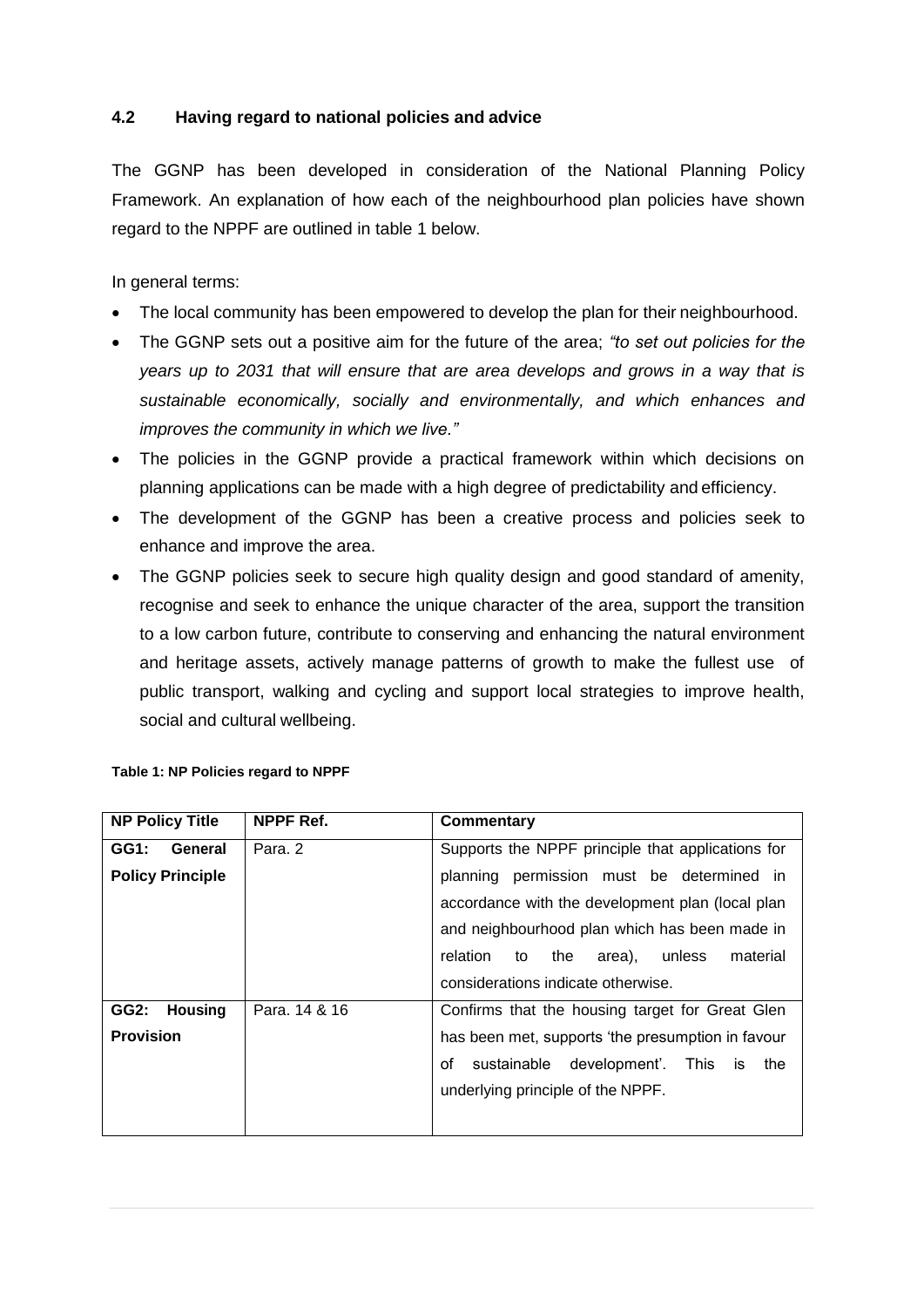| <b>NP Policy Title</b> | NPPF Ref.               | Commentary                                             |  |
|------------------------|-------------------------|--------------------------------------------------------|--|
| GG3:<br><b>Housing</b> | wide<br>Delivering<br>a | The policy for windfall sites has regard to the        |  |
| <b>Provision</b>       | choice of high quality  | NPPF; being based on evidence (emerging local          |  |
| <b>Windfall Sites</b>  | homes.                  | plan) and previous trends. Small infill and            |  |
|                        | Promoting sustainable   | redevelopment sites support the facilitation in the    |  |
|                        | transport.              | use of sustainable modes of transport.                 |  |
|                        | Requiring good design.  | The criteria for windfall sites is consistent with the |  |
|                        |                         | sustainable principle of 'good design' which calls     |  |
|                        |                         | for developments that add to the overall quality of    |  |
|                        |                         | an area, establish and strong sense of place and       |  |
|                        |                         | respond to the local character.                        |  |
| <b>Housing</b><br>GG4: | Delivering<br>wide<br>a | The policy seeks to support a mix of housing that      |  |
| Mix                    | choice of high quality  | meets an identified need in the community. The         |  |
|                        | homes.                  | <b>NPPF</b><br>advocates for inclusive and mixed       |  |
|                        | Promoting<br>healthy    | communities, which will require a mix of housing       |  |
|                        | communities.            | based on current and future demographic trends.        |  |
| GG5:                   | Delivering<br>wide<br>a | This policy supports the provision of affordable       |  |
| <b>Affordable</b>      | choice of high quality  | housing with a priority for starter homes and          |  |
| <b>Housing</b>         | homes                   | homes for younger and older people. Local              |  |
|                        | Para 159.               | people are prioritised for allocation. This is         |  |
|                        |                         | consistent with the NPPF which states the need to      |  |
|                        |                         | address the need for all types of<br>housing,          |  |
|                        |                         | including affordable housing.                          |  |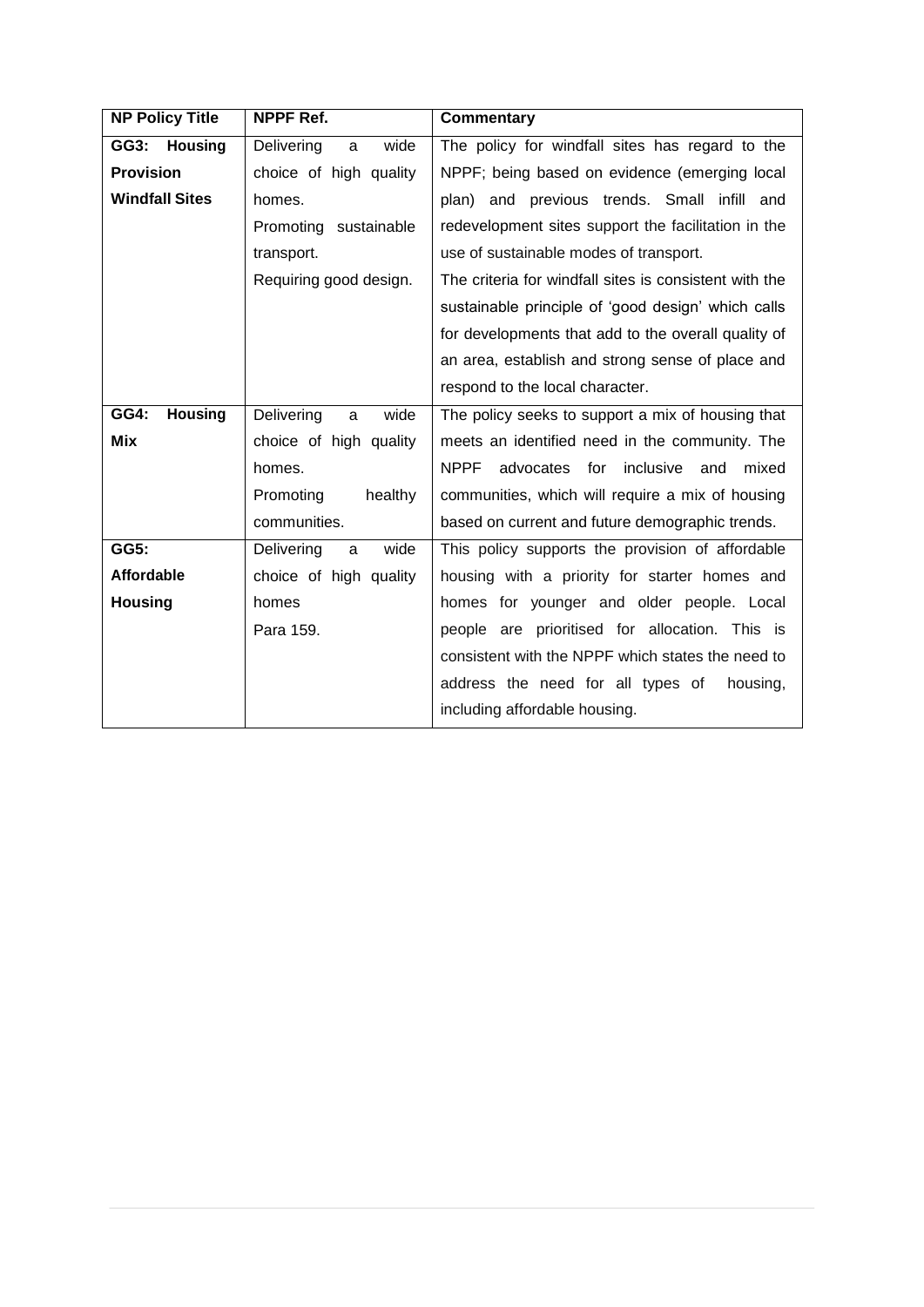| <b>NP Policy Title</b>   | NPPF Ref.                                  | <b>Commentary</b>                                           |
|--------------------------|--------------------------------------------|-------------------------------------------------------------|
| GG6:<br>Design           | Requiring good design.                     | This policy seeks good quality design in order to           |
| Quality                  | Meeting the challenge                      | make a positive contribution to the special                 |
|                          | climate<br>οf<br>change,                   | of<br>the<br>Parish.<br>The<br>character<br>criteria<br>for |
|                          | flooding<br>and<br>coastal                 | development is in accordance with the approved              |
|                          | change.                                    | Great Glen Village Design Statement. This policy            |
|                          | Conserving<br>and                          | has regard to the NPPF. The policy contributes              |
|                          | enhancing the natural                      | positively to making places better for people and           |
|                          | environment.                               | the environment through the protection and                  |
|                          |                                            | enhancement of biodiversity and incorporation of            |
|                          |                                            | sustainable design and construction techniques.             |
| GG7:<br>Non-             | Conserving<br>and                          | This policy seeks to conserve and enhance                   |
| <b>Nationally</b>        | enhancing the historic                     | buildings/structures and their settings of local            |
| <b>Designated</b>        | environment.                               | historical and architectural interest.                      |
| <b>Heritage Assets</b>   |                                            |                                                             |
| of<br>Local              |                                            |                                                             |
| <b>Historical</b><br>and |                                            |                                                             |
| Architectural            |                                            |                                                             |
| <b>Interest</b>          |                                            |                                                             |
| GG8:                     | <b>Building</b><br>$\mathsf{a}$<br>strong, | This policy safeguards existing employment sites            |
| <b>Employment</b>        | competitive economy.                       | and supports small scale employment proposals               |
| <b>Business</b><br>and   | Supporting<br>a                            | elsewhere where there is no adverse impact on               |
| <b>Development</b>       | prosperous and rural                       | the surrounding area. This has regard for the               |
|                          | economy.                                   | NPPF in terms of building a strong, competitive             |
|                          |                                            | economy and supporting a prosperous and rural               |
|                          |                                            | economy.                                                    |
| GG9: Shops               | Support a prosperous                       | This policy supports the retention of local                 |
|                          | and rural economy.                         | shopping facilities and in so doing seeks to                |
|                          | Promotion<br>of                            | support a prosperous and rural economy. It also             |
|                          | sustainable transport.                     | has regard for the promotion of sustainable                 |
|                          |                                            | transport, through the minimization of journey              |
|                          |                                            | lengths required for shopping.                              |
| GG10:                    | Promoting<br>healthy                       | This policy seeks to protect and enhance key                |
| <b>Community</b>         | communities.                               | community services, facilities and shops. This has          |
| <b>Buildings</b><br>and  |                                            | regard for the NPPF principle of promoting health           |
| <b>Facilities</b>        |                                            | communities through amongst other things,                   |
|                          |                                            | planning positively for community facilities and            |
|                          |                                            | guarding against their unnecessary loss.                    |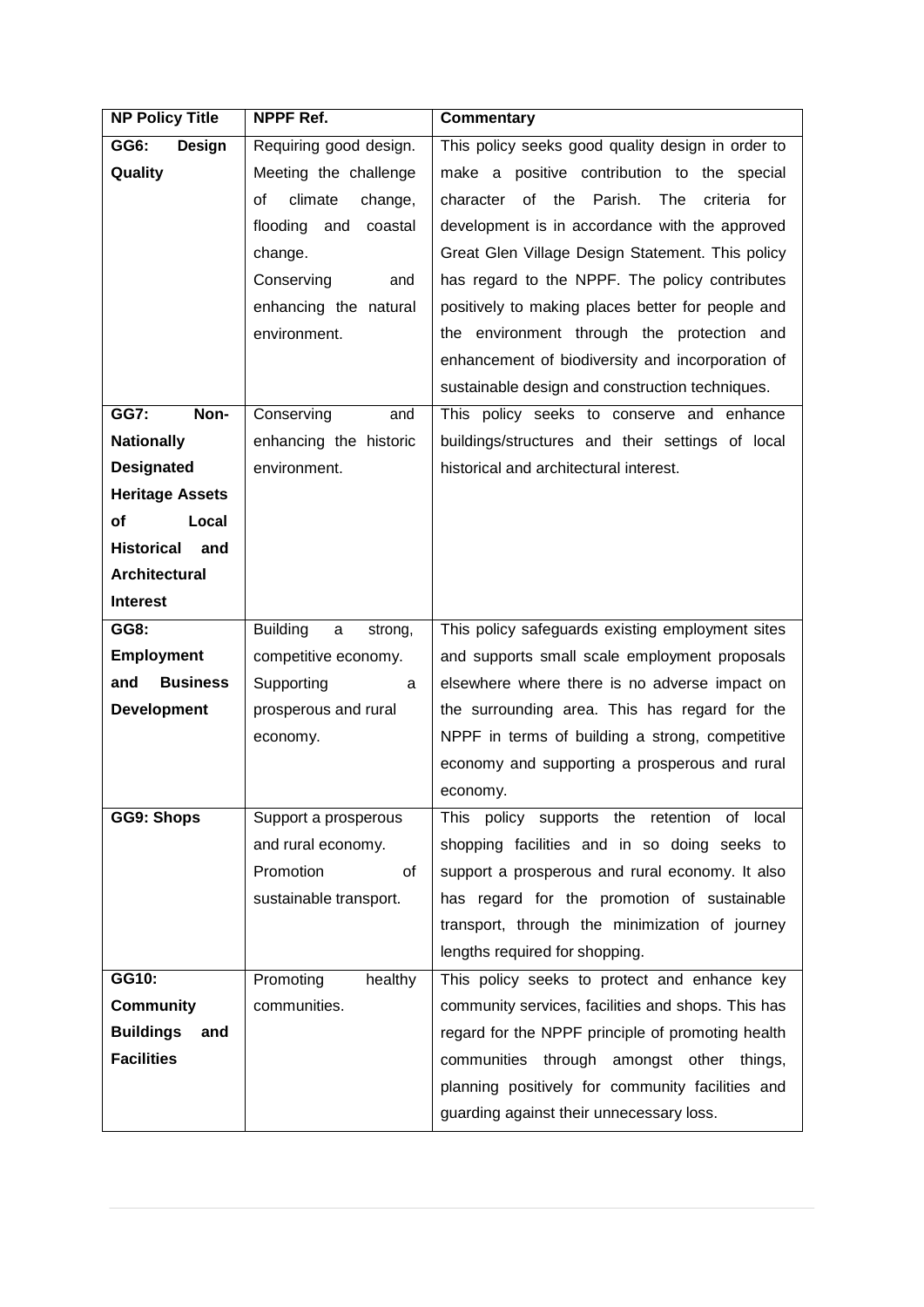| <b>NP Policy Title</b>  | NPPF Ref.<br><b>Commentary</b> |                                                            |  |
|-------------------------|--------------------------------|------------------------------------------------------------|--|
| GG11:<br><b>Assets</b>  | Promoting<br>healthy           | This policy seeks to guard against the loss of             |  |
| of Community            | communities.                   | important community assets. This has regard for            |  |
| Value                   |                                | promoting healthy communities.                             |  |
| GG12:                   | healthy<br>Promoting           | Accessibility to green spaces as a fundamental             |  |
| <b>Protection</b><br>οf | communities.                   | pillar to health and wellbeing is<br>recognized            |  |
| Local<br>Green          |                                | through this policy which seeks to protect locally         |  |
| <b>Spaces</b>           |                                | important green spaces.                                    |  |
| GG13:<br>Other          | Conserving<br>and              | This policy seeks to protect other open space with         |  |
| <b>Important Open</b>   | enhancing the natural          | environmental value.<br><b>This</b><br>has<br>regard<br>to |  |
| <b>Space</b>            | environment.                   | conserving and enhancing the natural and historic          |  |
|                         | Conserving<br>and              | environment.                                               |  |
|                         | enhancing the historic         |                                                            |  |
|                         | environment.                   |                                                            |  |
| GG14:<br><b>Ridge</b>   | Conserving<br>and              | This policy seeks to protect ridge and furrow fields       |  |
| and<br><b>Furrow</b>    | enhancing the historic         | and has regard for the NPPF, which considers               |  |
| <b>Fields</b>           | environment.                   | that<br>non-designated<br>heritage<br>assets<br>οf         |  |
|                         |                                | archaeological interest, of equivalent to scheduled        |  |
|                         |                                | monuments should be subject to the policies for            |  |
|                         |                                | designated heritage assets.                                |  |
| <b>Public</b><br>GG15:  | Promoting<br>healthy           | This policy seeks to increase the current level of         |  |
| <b>Open Space</b>       | communities.                   | provision of public open space. This supports the          |  |
|                         |                                | promotion<br>of<br>healthy communities<br>through          |  |
|                         |                                | planning positively for the provision of shared            |  |
|                         |                                | open space.                                                |  |
| GG16:                   | Conserving<br>and              | This policy seeks<br>enhance<br>to<br>protect<br>and       |  |
| <b>Biodiversity</b>     | enhancing the natural          | biodiversity and designate two wildlife corridors.         |  |
|                         | environment.                   | strategic approach contributes<br>This<br>the<br>to        |  |
|                         |                                | enhancement of the natural environment by                  |  |
|                         |                                | planning positively for the creation and protection        |  |
|                         |                                | of biodiversity and green infrastructure.                  |  |
| GG17:                   | Conserving<br>and              | This policy seeks to protect and integrate                 |  |
| <b>Important Trees</b>  | enhancing the natural          | significant trees and hedges into the design of            |  |
| and Hedges              | environment.                   | development.                                               |  |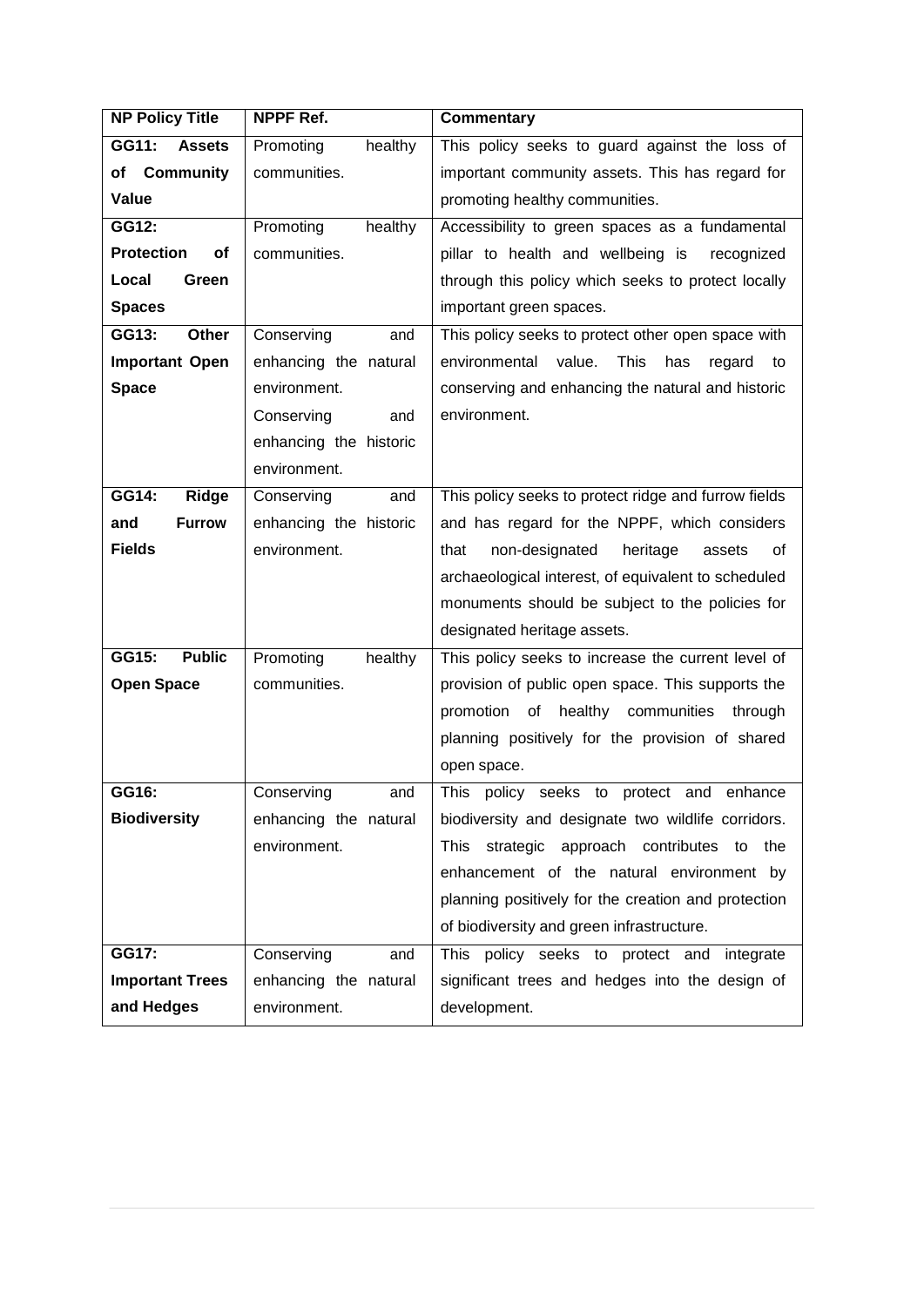| <b>NP Policy Title</b>  | NPPF Ref.                  | <b>Commentary</b>                                    |
|-------------------------|----------------------------|------------------------------------------------------|
| GG18:                   | Promoting sustainable      | This policy aims to protect and where possible,      |
| Footpaths and           | transport.                 | enhance the existing network of footpaths and        |
| <b>Cycleways</b>        | healthy<br>Promoting       | cycleways. This has regard for number of the         |
|                         | communities.               | NPPF sustainable principles including promoting      |
|                         | Meeting the challenge      | sustainable<br>transport,<br>promoting<br>healthy    |
|                         | οf<br>climate<br>change,   | communities by providing opportunities<br>for        |
|                         | flooding<br>and coastal    | walking and cycling and meeting the challenge of     |
|                         | change.                    | climate change through a potential reduction on      |
|                         |                            | greenhouse gas emissions.                            |
| GG19:<br><b>Energy</b>  | Meeting the challenge      | The aim of the policy is to encourage new            |
| <b>Efficiency</b>       | climate<br>change,<br>οf   | development that incorporates sustainable design     |
|                         | flooding<br>and<br>coastal | and water efficiency. This has regard for the        |
|                         | change.                    | NPPF and in particular the need to adopt             |
|                         |                            | proactive strategies to mitigate and adapt to        |
|                         |                            | climate change.                                      |
| GG20: Parking           | Promoting sustainable      | The aim of this policy is to minimize the use of     |
|                         | transport.                 | roads for parking and therefore improve traffic      |
|                         |                            | flow and road safety through the use of parking      |
|                         |                            | standards.                                           |
| GG21: Parking           | Promoting sustainable      | This policy seeks to protect public car parking      |
| <b>Development</b>      | transport.                 | spaces in Great Glen to support the viability of the |
|                         |                            | commercial area.                                     |
| GG22:<br><b>Access</b>  | Promoting sustainable      | This policy seeks to improve connectivity within     |
| Design for New          | transport.                 | and around the village to allow easy and safe        |
| <b>Development</b>      | Promoting<br>healthy       | access for pedestrians and cyclists to key           |
|                         | communities.               | locations. The policy has regard to the NPPF with    |
|                         | Meeting the challenge      | promoting<br>healthy communities,<br>regards to      |
|                         | climate<br>οf<br>change,   | sustainable transport and potentially reducing       |
|                         | flooding<br>and<br>coastal | greenhouse gas emissions.                            |
|                         | change.                    |                                                      |
| <b>Traffic</b><br>GG23: | Promoting sustainable      | This policy seeks to address traffic congestion      |
| <b>Management</b>       | transport.                 | and road safety through traffic management.          |
| GG24:                   | Para 173.                  | The prioritization of projects funded through        |
| <b>Developer</b>        |                            | developer contributions has regard to the NPPF in    |
| <b>Contributions</b>    |                            | terms of ensuring viability and deliverability.      |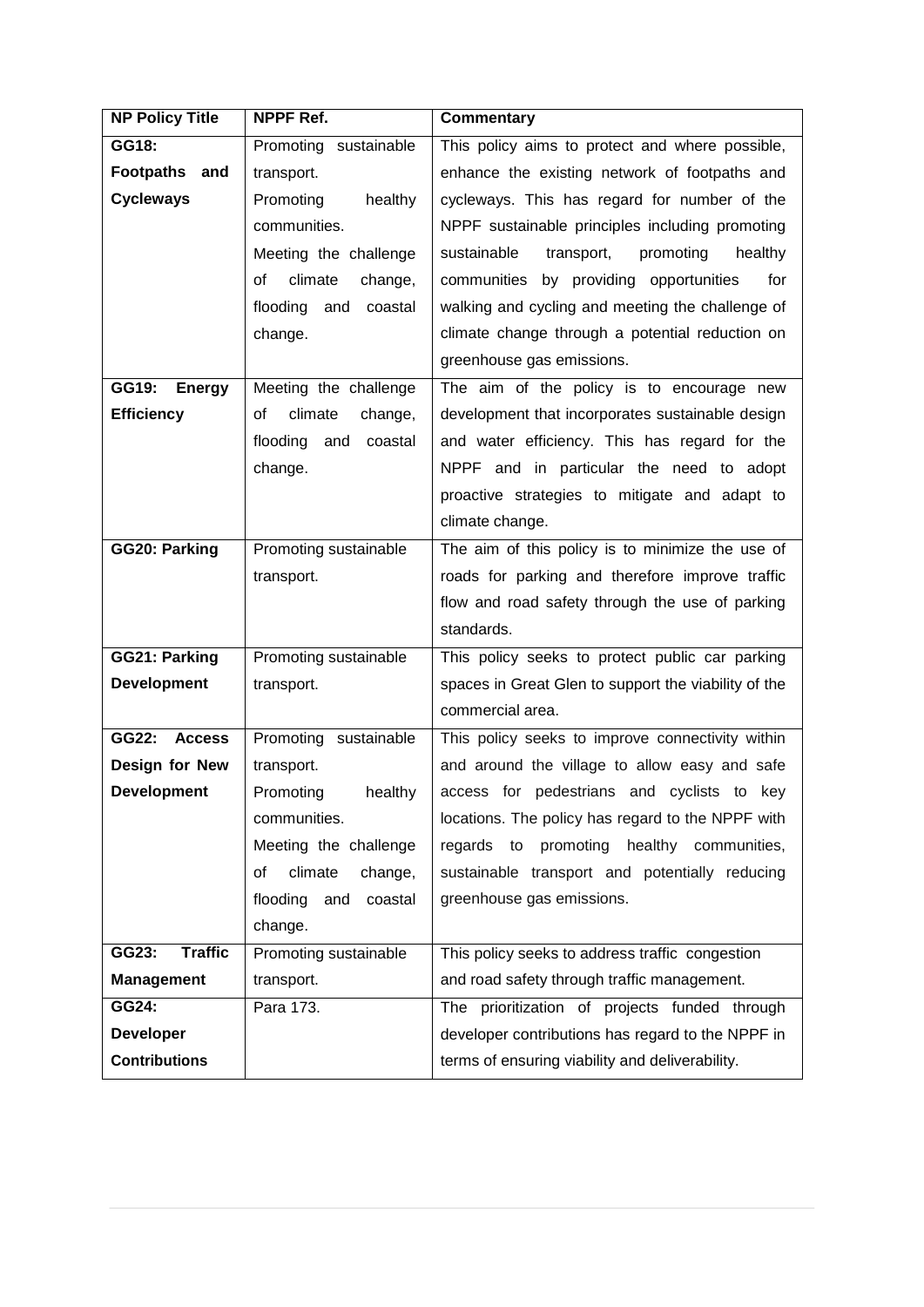#### **4.3 Achieving sustainable development**

The Neighbourhood Plan is positively prepared, reflecting the presumption in the NPPF in favour of sustainable development, but it seeks to manage development pressures to ensure that, in addition to economic considerations, reasonable environmental and social considerations are taken into account.

There is no legal requirement for a neighbourhood plan to have a sustainability appraisal. However, the GGNP has been drafted to conform generally with the approved Harborough District Council Core Strategy, for which a sustainability appraisal has been carried out to help deliver sustainable development across the District. This section of the Statement demonstrates how the GGNP fulfils the basic condition that the plan contributes to achieving sustainable development.

The NPPF sets out three dimensions to sustainable development:-

- an economic role– contributing to building a strong, responsive and competitive economy, by ensuring that sufficient land of the right type is available in the right places and at the right time to support growth and innovation; and by identifying and coordinating development requirements, including the provision of infrastructure;
- a social role supporting strong, vibrant and healthy communities, by providing the supply of housing required to meet the needs of present and future generations; and by creating a high quality built environment, with accessible local services that reflect the community's needs and support its health, social and cultural well-being; an
- an environmental role contributing to protecting and enhancing our natural, built and historic environment; and, as part of this, helping to improve biodiversity, use natural resources prudently, minimise waste and pollution, and mitigate and adapt to climate change including moving to a low carbon economy.

The ways in which the GGNP contributes to achieving the economic, social and environmental aspects of sustainable development are set out below:

- Contributing to building a strong economy through the protection of existing employment sites, supporting small scale business development and expansion and encouragement of start-up businesses and home working.
- Planning positively for housing growth to meet the needs of present and future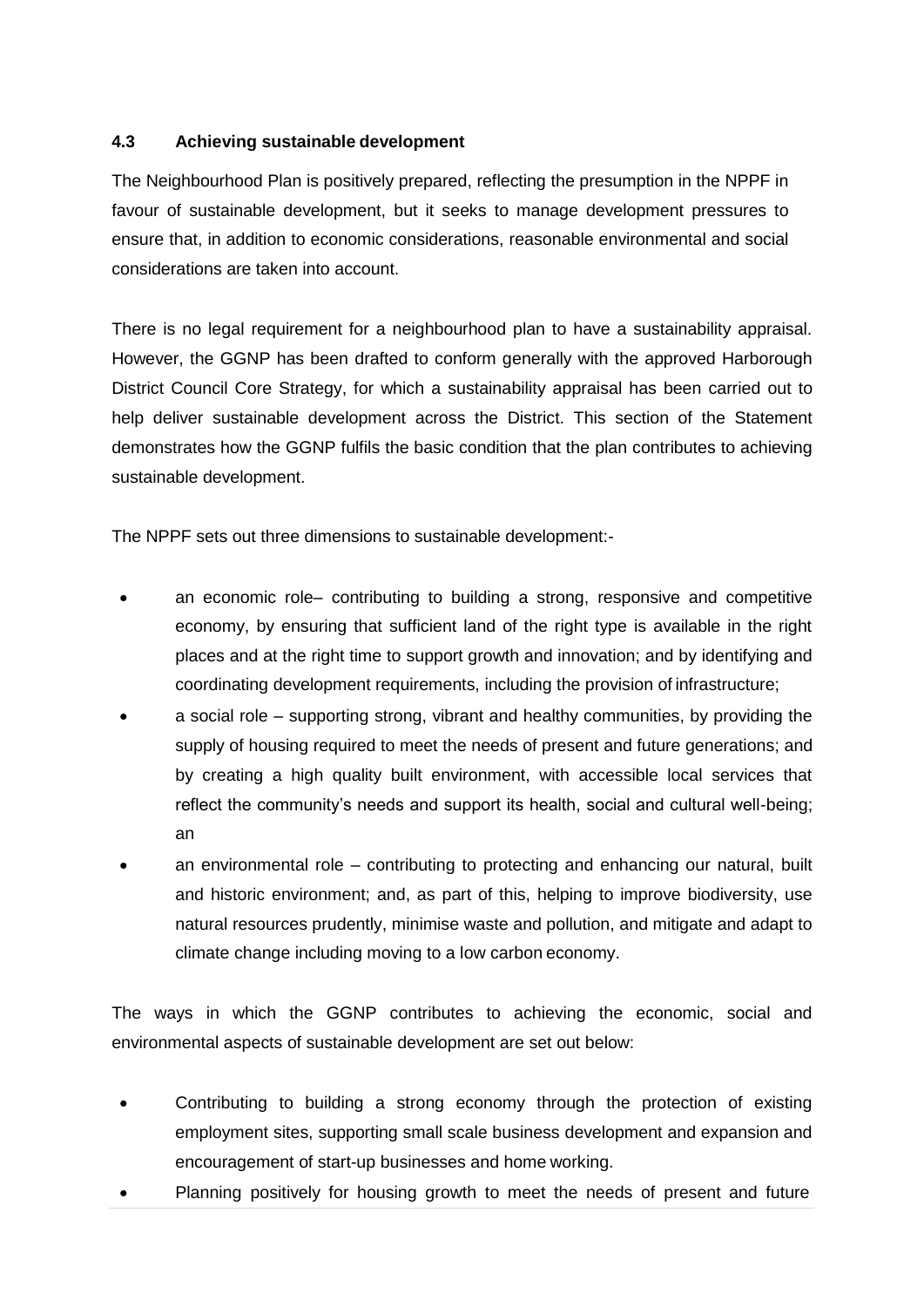generations in line with District-wide housing growth predictions.

- Supporting good design of the built environment, making Great Glen an even better place to live.
- Supporting the provision of a mix of housing types and sizes that can meet the needs of a wide range of people and promote a healthy and inclusive community.
- Safeguarding existing open space and community facilities for the health, social and cultural wellbeing of the community.
- Supporting new development where it relates well to the existing built up area of the village and incorporates pedestrian and cycle links which provide good connectivity with the rest of the village.
- promoting policies to protect locally important landscape features and biodiversity, which contribute toward the sense of community and quality of life in the area.

# **4.4 General conformity with the strategic policies of the development plan for the area**

The Neighbourhood Plan has been developed in general conformity with the strategic policies contained in Harborough District Council's approved Core Strategy adopted in 2011 as set out below:

| <b>Strategic</b>    | <b>Relevant</b><br><b>Summary</b><br><b>of</b> | <b>General Conformity with Strategic</b>     |
|---------------------|------------------------------------------------|----------------------------------------------|
| <b>Policy</b>       | <b>Requirement</b>                             | <b>Policy</b>                                |
| <b>CS Policy 1:</b> | This strategy seeks to maintain the            | The Neighbourhood Plan is in general         |
| <b>Spatial</b>      | District's unique rural character whilst       | conformity with this strategic policy.       |
| <b>Strategy</b>     | ensuring that the needs of the                 | Policy GG2 provides a housing target for     |
|                     | community<br>through<br>are<br>met             | the term of the Plan based on evidence       |
|                     | sustainable<br>growth and<br>suitable          | from the emerging local plan, discussion     |
|                     | access to services including:                  | with the District Council and community      |
|                     | development of at least 7,700<br>$\bullet$     | and existing housing commitments.            |
|                     | dwellings across the District 2006             |                                              |
|                     | $-2028;$                                       | Policy GG10 supports the retention of        |
|                     | develop Great Glen as a Rural<br>$\bullet$     | local shops, further reinforcing the role of |
|                     | Centre as a focus for rural                    | Great Glen as a Rural Centre with retail     |
|                     | housing, additional employment,                | to serve the settlement and its catchment    |
|                     | retail and community uses to                   | area.                                        |
|                     | serve each settlement and its                  |                                              |
|                     | catchment area.                                |                                              |
|                     |                                                |                                              |

#### **Table 2: Conformity with Strategic Policies**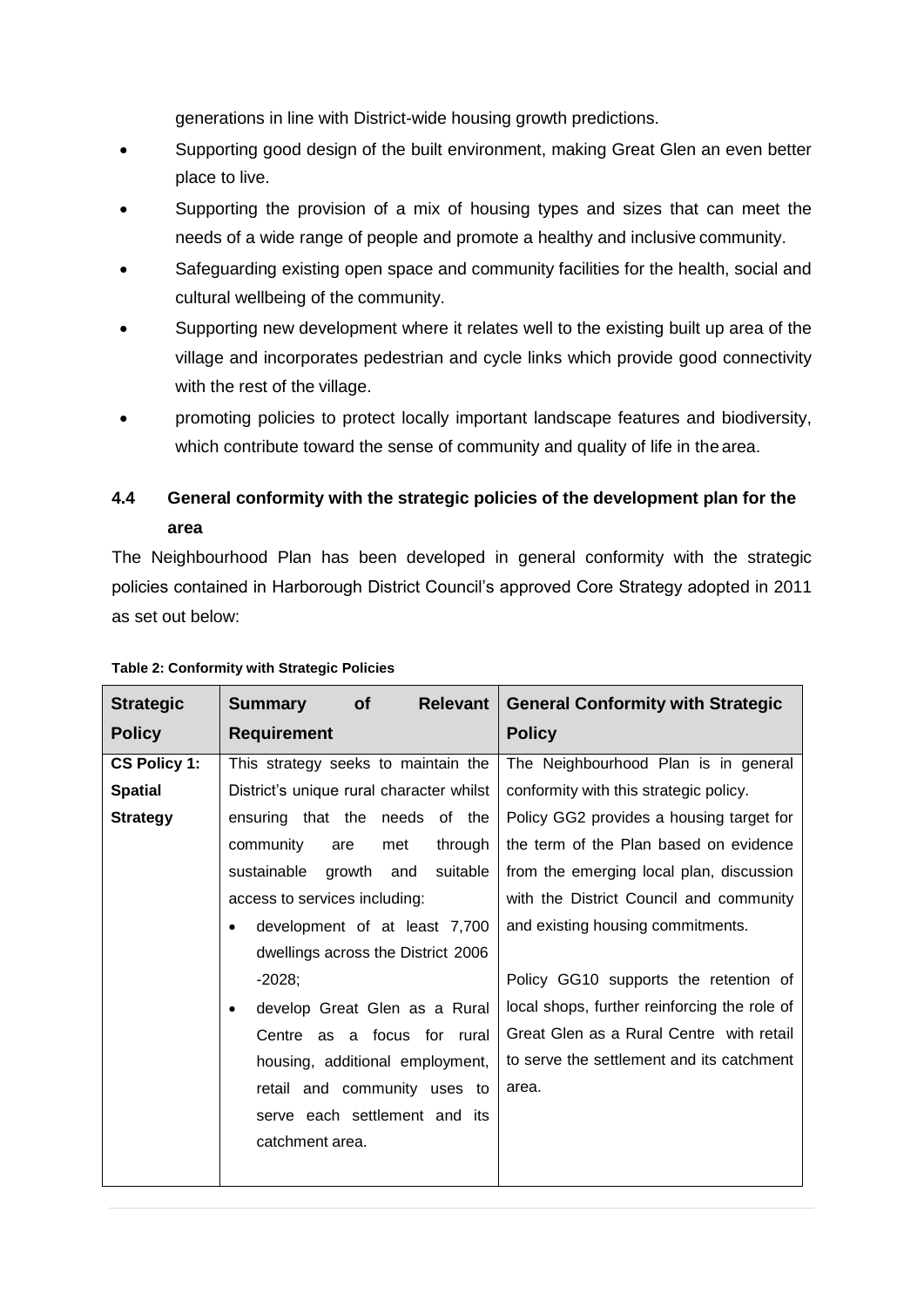| <b>Strategic</b>                                               | of<br><b>Relevant</b><br><b>Summary</b>                                                                                                                                                                                                                                                                                                                                                                                  | <b>General Conformity with Strategic</b>                                                                                                                                                                                                                                                                                                                                                  |
|----------------------------------------------------------------|--------------------------------------------------------------------------------------------------------------------------------------------------------------------------------------------------------------------------------------------------------------------------------------------------------------------------------------------------------------------------------------------------------------------------|-------------------------------------------------------------------------------------------------------------------------------------------------------------------------------------------------------------------------------------------------------------------------------------------------------------------------------------------------------------------------------------------|
| <b>Policy</b>                                                  | <b>Requirement</b>                                                                                                                                                                                                                                                                                                                                                                                                       | <b>Policy</b>                                                                                                                                                                                                                                                                                                                                                                             |
| <b>CS Policy 2:</b><br><b>Delivering</b><br><b>New Housing</b> | The aim of the strategy is<br>to<br>accommodate growth sensitively and<br>within<br>existing<br>well-functioning<br>places. The focus of this strategy is<br>on the distribution and management<br>housing<br>οf<br>development<br>new<br>including:<br>overall housing provision of at<br>least 7,700 dwellings between<br>2006-2028 includes an allocation<br>of at least 2,420 dwellings for                          | Neighbourhood<br>Plan<br>The<br>seeks<br>to<br>accommodate<br>housing<br>requirements<br>within the existing settlement through infill<br>development. Policies GG5 and GG7<br>seek housing development that provides<br>for a mix of housing types to meet the<br>local need of the community and good<br>design in accordance with the approved<br>Great Glen Village Design Statement. |
|                                                                | rural centres and selected rural<br>villages.<br>Limits<br>Development<br>to<br>٠<br>boundaries around settlements<br>will be used to shape their future<br>development.<br>All housing development should<br>٠<br>of<br>highest<br>the<br>design<br>be<br>standard. A mix of housing types<br>will be required on sites of 10 or<br>more dwellings.                                                                     |                                                                                                                                                                                                                                                                                                                                                                                           |
| CS Policy 3:                                                   | This strategy aims to secure delivery                                                                                                                                                                                                                                                                                                                                                                                    | Affordable<br>is<br>housing<br>addressed<br>in                                                                                                                                                                                                                                                                                                                                            |
| <b>Delivering</b>                                              | of new homes that meet the Policies NK7 and                                                                                                                                                                                                                                                                                                                                                                              | GG6.<br>The                                                                                                                                                                                                                                                                                                                                                                               |
| <b>Housing</b>                                                 | requirements of all members of the                                                                                                                                                                                                                                                                                                                                                                                       | Neighbourhood<br>Plan<br>supports<br>the                                                                                                                                                                                                                                                                                                                                                  |
| <b>Choice</b><br>and                                           | community by such measures;                                                                                                                                                                                                                                                                                                                                                                                              | requirement for 40% Affordable Housing                                                                                                                                                                                                                                                                                                                                                    |
| Affordability                                                  | All residential developments will<br>$\bullet$<br>be required to contribute towards<br>affordable<br>meeting<br>housing<br>needs. The threshold for the<br>application of this policy is 1<br>dwelling.<br>A minimum of 40% of the total<br>٠<br>number of dwellings will be<br>affordable within the two highest<br>sub-market<br>value<br>areas<br>0f<br>Harborough Rural South West<br>and Harborough Rural North and | across the Parish.                                                                                                                                                                                                                                                                                                                                                                        |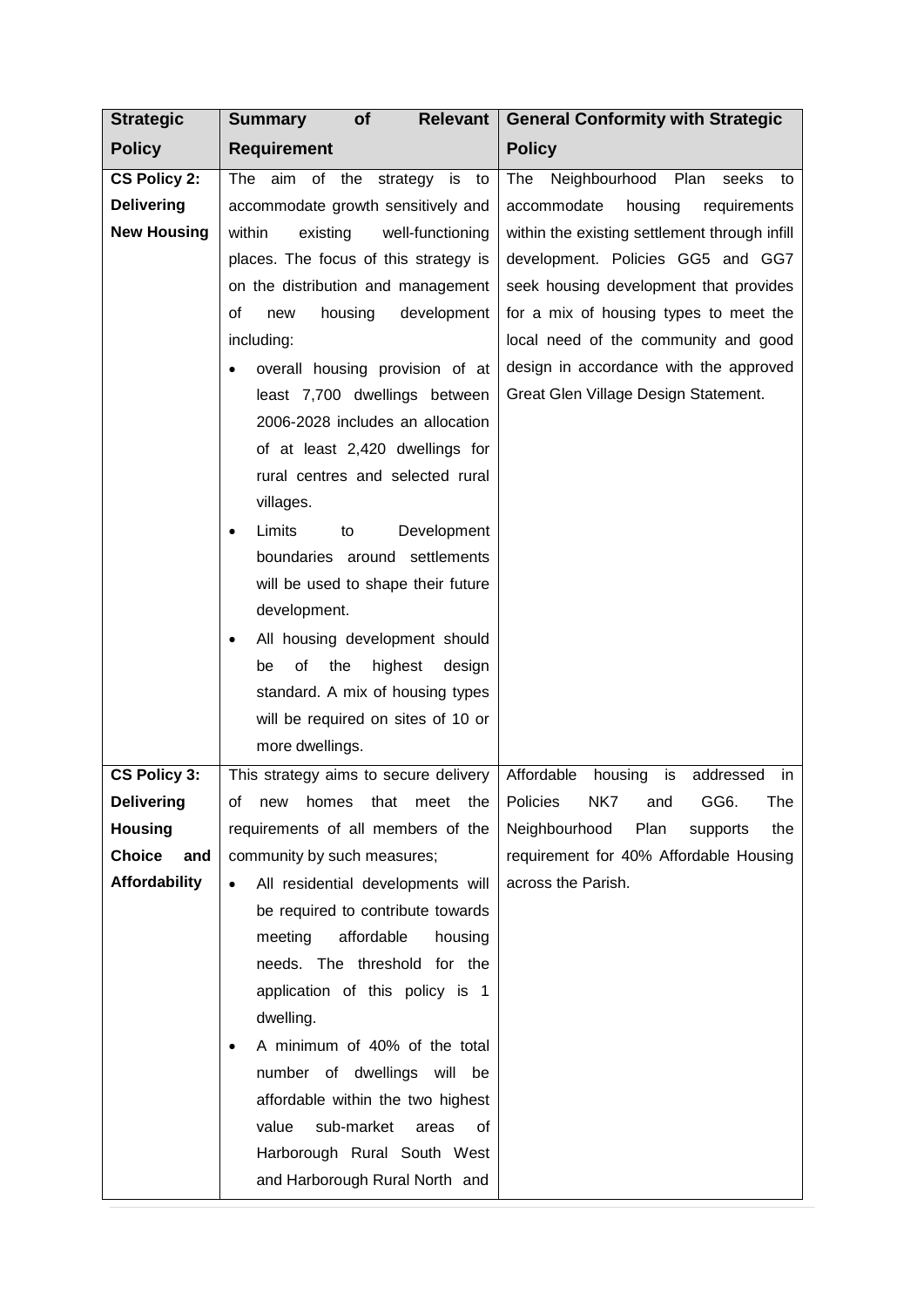| ----<br><u>onifai.</u> |  |
|------------------------|--|

| <b>Strategic</b>    | <b>Relevant</b><br>of<br><b>Summary</b>         | <b>General Conformity with Strategic</b>         |
|---------------------|-------------------------------------------------|--------------------------------------------------|
| <b>Policy</b>       | <b>Requirement</b>                              | <b>Policy</b>                                    |
| <b>CS Policy 5:</b> | <b>This</b><br>strategy aims to deliver<br>a    | The Core Strategy emphasis on safe               |
| Providing           | number of key outcomes including:               | cycling<br>facilities<br>pedestrian<br>and<br>İS |
| <b>Sustainable</b>  | All residents have efficient, easy<br>$\bullet$ | addressed in the Neighbourhood Plan              |
| <b>Transport</b>    | and affordable access to key                    | through Policy GG19 which supports the           |
|                     | services, particularly by public                | safeguarding and improvement of cycle            |
|                     | transport, bike and on foot.                    | footpaths<br>ways;<br>and<br>to<br>improve       |
|                     | More people walk, cycle and use<br>$\bullet$    | connectivity and GG23 which supports             |
|                     | public transport as part of their               | walking and cycling routes and access to         |
|                     | daily journeys.                                 | public<br>transport<br>for<br>development        |
|                     | The negative impact of<br>our<br>$\bullet$      | proposals of 10 units or more.                   |
|                     | system<br>the<br>transport<br>on                | In regards to reducing the negative              |
|                     | environment and individuals is                  | impact of the transport system on the            |
|                     | reduced.                                        | environment and individuals, policies            |
|                     |                                                 | GG21 and GG22 both are in general                |
|                     |                                                 | conformity with the Core Strategy.               |
| <b>CS Policy 7:</b> | aims<br>enable<br>The<br>strategy<br>to         | Policy GG9<br>safeguards<br>existing             |
| <b>Enabling</b>     | economic<br>and<br>employment                   | employment sites and promotes small              |
| <b>Employment</b>   | development in support of the sub-              | scale employment initiatives elsewhere in        |
| and Business        | regional growth of Leicester and                | the Parish.                                      |
| <b>Development</b>  | Leicestershire through a number of              |                                                  |
|                     | means including designation of 'Key             |                                                  |
|                     | Employment Areas' in Rural Centres              |                                                  |
|                     | and protect them from changes of                |                                                  |
|                     | use which may limit future business             |                                                  |
|                     | development.                                    |                                                  |
| <b>CS Policy 8:</b> | This policy seeks to secure a high              | Section 7.6 of the Neighbourhood Plan            |
| <b>Protecting</b>   | quality,<br>accessible<br>and<br>multi-         | collectively seeks to protect and enhance        |
| and                 | infrastructure<br>functional<br>green           | the green infrastructure through; the            |
| <b>Enhancing</b>    | network across both rural and urban             | protection of Local Green Space and              |
| the<br>Green        | areas of Harborough district, which             | other<br>important<br>open<br>space;             |
| Infrastructure      | contributes to healthy lifestyles and a         | safeguarding<br>existing<br>open<br>space;       |
|                     | rich, diverse natural environment.              | conserving and enhancing biodiversity,           |
|                     |                                                 | the designation of two wildlife corridors        |
|                     |                                                 | and protecting import trees and hedges.          |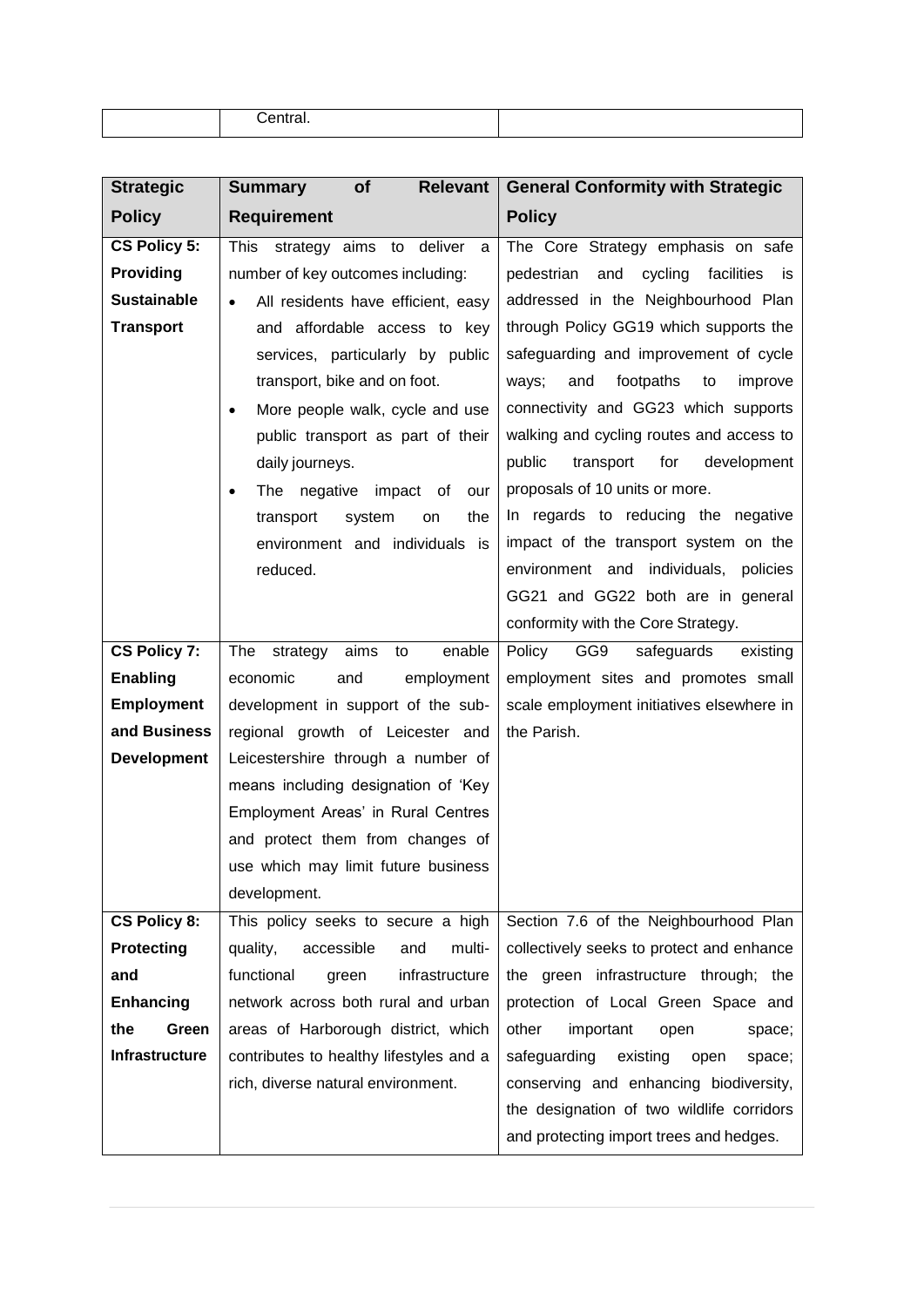| <b>Strategic</b>                                                     | <b>Relevant</b><br><b>Summary</b><br>of                                                                                         | <b>General Conformity with Strategic</b>                                                                                                                                                                                                                                                                                                                                                                         |
|----------------------------------------------------------------------|---------------------------------------------------------------------------------------------------------------------------------|------------------------------------------------------------------------------------------------------------------------------------------------------------------------------------------------------------------------------------------------------------------------------------------------------------------------------------------------------------------------------------------------------------------|
| <b>Policy</b>                                                        | <b>Requirement</b>                                                                                                              | <b>Policy</b>                                                                                                                                                                                                                                                                                                                                                                                                    |
| <b>CS Policy 9:</b><br><b>Addressing</b><br><b>Climate</b><br>Change | This strategy supports development<br>which adapts to climate change and<br>helps to reduce the District's carbon<br>emissions. | The Neighbourhood Plan Policy GG20<br>supports development that contributes to<br>mitigating and adapting to climate change<br>through the integration of sustainable<br>design<br>and<br>construction<br>techniques.<br>(infill), GG7<br><b>Policies</b><br>GG4<br>(Design<br>Quality), GG19 (footpaths and cycle ways<br>also have the potential to contribute to<br>reducing the District's carbon emissions. |
| CS Policy 10:                                                        | This strategy aims to help deliver                                                                                              | There<br>are<br>policies<br>in<br>the<br>no                                                                                                                                                                                                                                                                                                                                                                      |
| <b>Addressing</b>                                                    | sustainable development including                                                                                               | Plan<br>that<br>Neighbourhood<br>impact                                                                                                                                                                                                                                                                                                                                                                          |
| <b>Flood Risk</b>                                                    | through the reduction of risk by                                                                                                | adversely on flood risk. Policy GG7                                                                                                                                                                                                                                                                                                                                                                              |
|                                                                      | measures such as location, layout                                                                                               | supports development which incorporates                                                                                                                                                                                                                                                                                                                                                                          |
|                                                                      | and design and support for SuDS.                                                                                                | sustainable<br>drainage<br>with<br>systems<br>minimize<br>maintenance<br>regimes<br>to                                                                                                                                                                                                                                                                                                                           |
|                                                                      |                                                                                                                                 | vulnerability to flooding.                                                                                                                                                                                                                                                                                                                                                                                       |
|                                                                      |                                                                                                                                 |                                                                                                                                                                                                                                                                                                                                                                                                                  |
| CS Policy 11:                                                        | This strategy aims to ensure :                                                                                                  | The<br>Core<br>Strategy<br>stresses<br>the                                                                                                                                                                                                                                                                                                                                                                       |
| Promoting                                                            | all<br>development in<br>the<br>new                                                                                             | importance of good design and the built                                                                                                                                                                                                                                                                                                                                                                          |
| Design<br>and                                                        | District is of a high standard, well-                                                                                           | <b>This</b><br>reflected<br>heritage.<br>is<br>the<br>in.                                                                                                                                                                                                                                                                                                                                                        |
| <b>Built Heritage</b>                                                | designed and appropriate to its                                                                                                 | Neighbourhood<br>Plan<br>through<br>the                                                                                                                                                                                                                                                                                                                                                                          |
|                                                                      | context;                                                                                                                        | incorporation of<br>the<br>Village Design                                                                                                                                                                                                                                                                                                                                                                        |
|                                                                      | safeguard<br>the<br>and<br>improve                                                                                              | Statement which clearly describes the                                                                                                                                                                                                                                                                                                                                                                            |
|                                                                      | its settlements, heritage assets                                                                                                | character and distinctiveness of $\vert$ build standards required for new housing<br>and is linked to the Plan through Policy                                                                                                                                                                                                                                                                                    |
|                                                                      | and natural environments.                                                                                                       | GG7. Policy GG8 identifies important                                                                                                                                                                                                                                                                                                                                                                             |
|                                                                      |                                                                                                                                 | local buildings and their setting to be                                                                                                                                                                                                                                                                                                                                                                          |
|                                                                      |                                                                                                                                 | protected<br>from<br>inappropriate                                                                                                                                                                                                                                                                                                                                                                               |
|                                                                      |                                                                                                                                 | development.                                                                                                                                                                                                                                                                                                                                                                                                     |
| CS Policy 17:                                                        | This strategy aims to provide a                                                                                                 | The Neighbourhood Plan is in general                                                                                                                                                                                                                                                                                                                                                                             |
| Countryside,                                                         | framework for protecting, enhancing                                                                                             | conformity with CS Policy 17 in that it;                                                                                                                                                                                                                                                                                                                                                                         |
| <b>Rural</b>                                                         | and managing the character and                                                                                                  | reduces the need to travel (Policy GG4,                                                                                                                                                                                                                                                                                                                                                                          |
| <b>Centres</b><br>and                                                | 0f<br>the<br>landscape,<br>appearance                                                                                           | GG9, GG10, GG19), seeks design                                                                                                                                                                                                                                                                                                                                                                                   |
| <b>Rural</b>                                                         | maintaining and strengthening local                                                                                             | consistent with the character of<br>the                                                                                                                                                                                                                                                                                                                                                                          |
| <b>Villages</b>                                                      | distinctiveness and<br>providing for                                                                                            | Parish (GG7) and seeks to protect                                                                                                                                                                                                                                                                                                                                                                                |
|                                                                      | development which meets the local<br>needs and helps retain local services.                                                     | heritage assets (GG8) and (GG15).                                                                                                                                                                                                                                                                                                                                                                                |
|                                                                      | Support for rural development that;                                                                                             |                                                                                                                                                                                                                                                                                                                                                                                                                  |
|                                                                      |                                                                                                                                 |                                                                                                                                                                                                                                                                                                                                                                                                                  |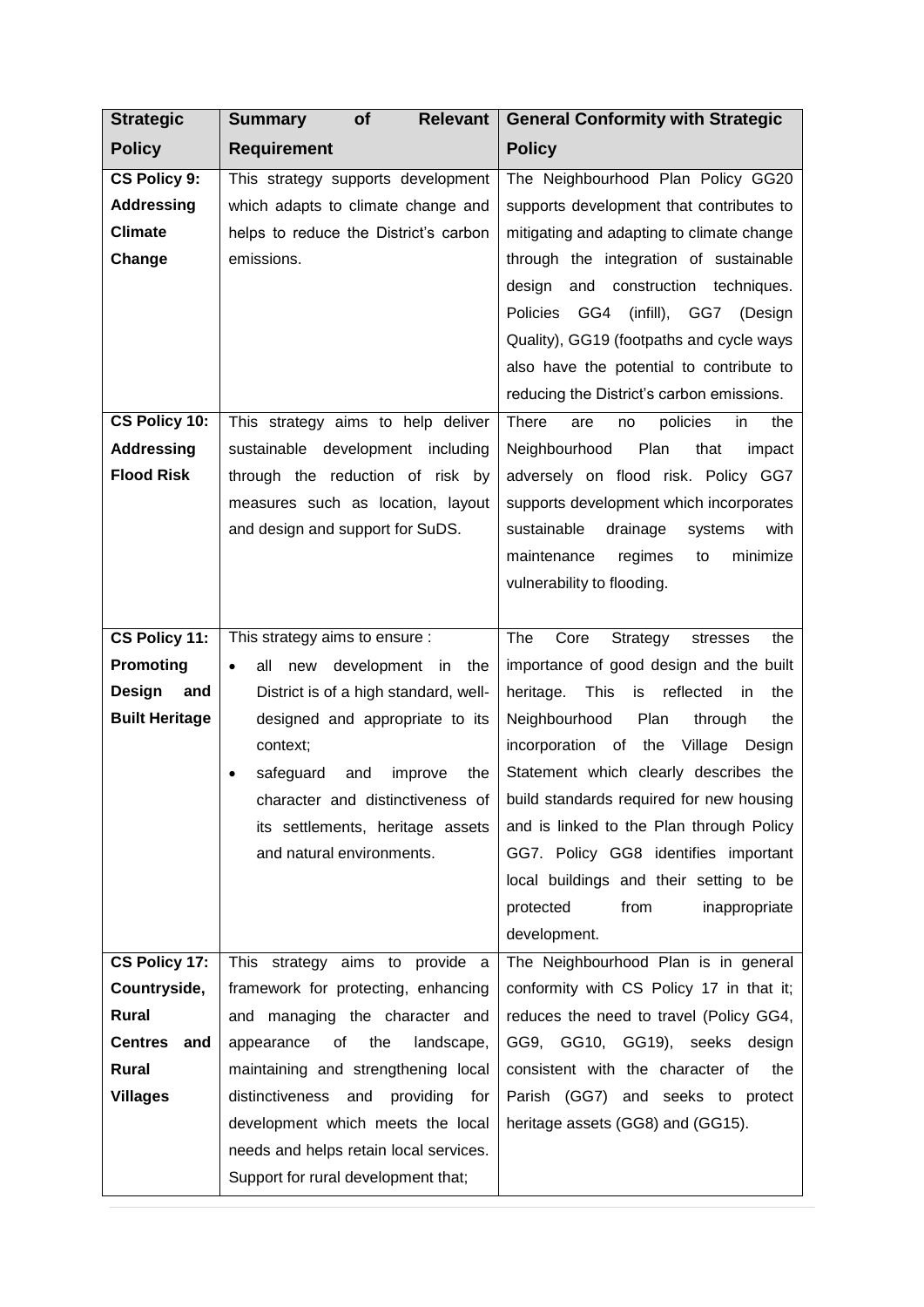| reduce the need to travel from<br>$\bullet$ |
|---------------------------------------------|
| rural areas;                                |
| is located and designed in a way            |
| that is sensitive to its landscape          |
| setting                                     |

#### **4.5 EU obligations**

#### **Strategic Environmental Assessment (SEA)**

In some limited circumstances, where a neighbourhood plan could have significant environmental effects, it may require a Strategic Environmental Assessment under the relevant EU Directive. DCLG planning guidance suggests that, whether a neighbourhood plan requires a strategic environmental assessment and (if so) the level of detail needed, will depend on what is proposed in the draft neighbourhood plan. A strategic environmental assessment may be required, for example, where:

- a neighbourhood plan allocates sites for development;
- the neighbourhood area contains sensitive natural or heritage assets that may be affected by the proposals in the plan;
- the neighbourhood plan may have significant environmental effects that have not already been considered and dealt with through a sustainability appraisal of the Local Plan.

In the case of the Great Glen Neighbourhood Plan:

- it does not have significant environmental effects as defined by the criteria set out in Schedule 1 to the Environmental Assessment of Plans and Programs Regulations 2004 and shown at Appendix 2
- it does not contain significant proposals beyond those which have already been the subject of a SEA within the Sustainability Appraisal carried out for Harborough District Council's Core Strategy.

A Screening opinion was issued by Harborough District Council with regards to the Strategic Environmental Assessment. This determined that a full SEA was not required. The consultation bodies were asked to comment and no concerns were raised.